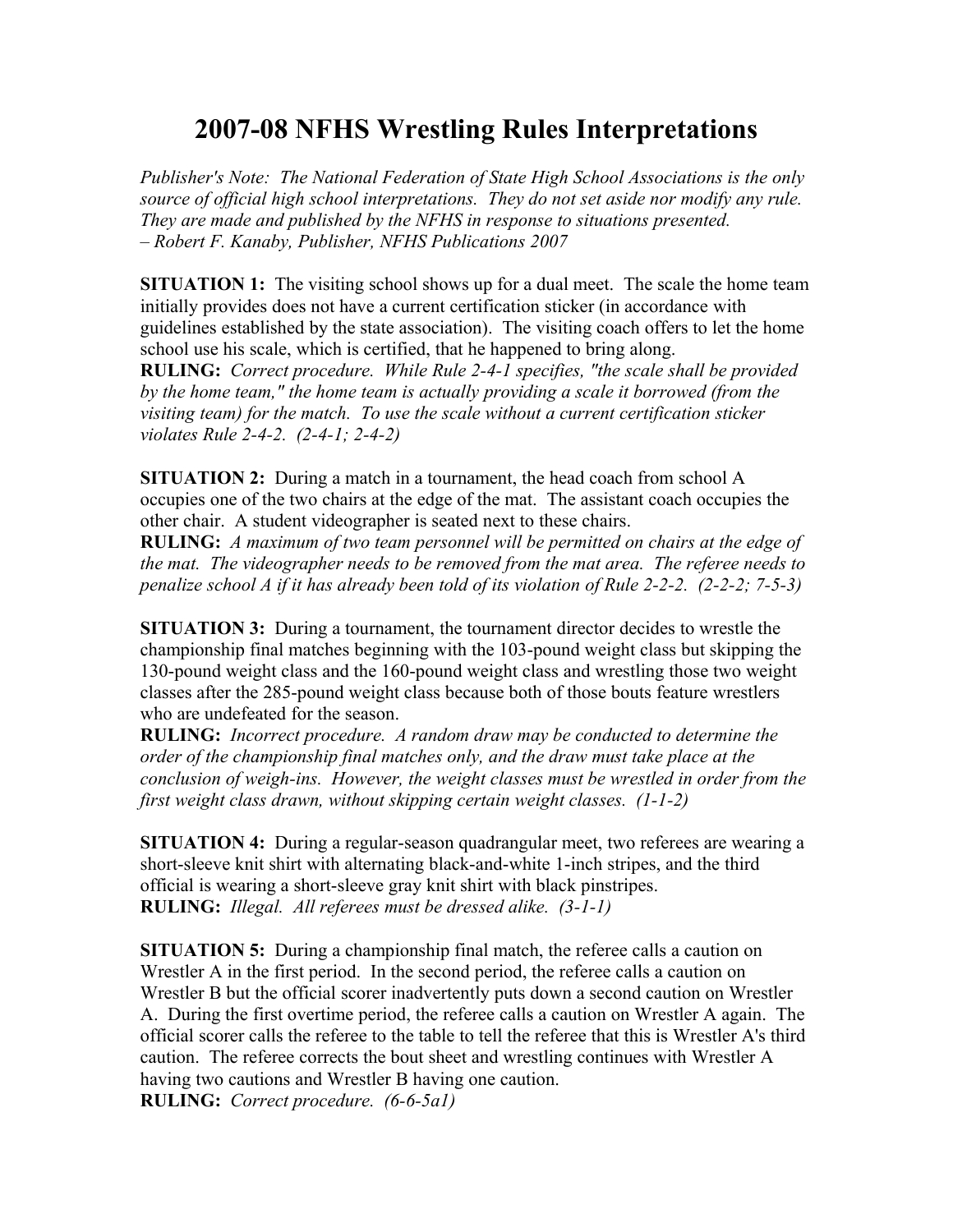**SITUATION 6:** Wrestler A, the offensive wrestler, is warned for stalling and the match is stopped for the warning. Before the restart, Wrestler A informs the referee that he/she wants to restart in the neutral position and wants to give Wrestler B an escape point and start in the neutral position. May Wrestler A do this in this situation?

**RULING:** *Yes. Even though they have not gone out of bounds, wrestling is resumed in this situation as if they had gone out of bounds. (5-20-6)*

**SITUATION 7:** After a match has concluded but while the wrestlers are still on the mat, the referee sees an earring in the ear of one of the wrestlers who removes his headgear. How should this be handled?

**RULING:** *The match is over and, therefore, no match points can be awarded. Both the wrestler and the head coach should be penalized for unsportsmanlike conduct and a total of two team points should be deducted. (3-1-4c; 5-31-1)*

**SITUATION 8:** In the first period, Wrestler A earns a takedown. No other scoring occurs until a flurry at the end of the first period in which Wrestler B earns an escape and a takedown, then Wrestler A earns an escape. The official scorer does not see the referee award Wrestler B's escape, and because of the flurry, the official scorer believes the referee was unable to give the signal for a reversal and records a reversal instead of an escape and a takedown. The scoreboard operator (not the official scorer) sees Wrestler B's escape awarded and posts it and points for the ensuing takedown. At the end of the first period, the scoreboard has a 3-3 score posted, an escape and a takedown for each wrestler, but the official scorer has recorded 3 points (takedown and an escape) for Wrestler A and only 2 points (reversal) for Wrestler B. Because the scoreboard shows a score of 3-3, the error is not challenged by Wrestler B or his coach. The match is wrestled to conclusion with each wrestler earning an additional escape, making the official scorer's score 4-3 in favor of Wrestler A. At this point, Wrestler B and his coach, both still in the mat area, point out the recording error claiming the match should be tied 4-4, and should now go into overtime.

**RULING:** *According to 2007-08 NFHS rules change, this error can be corrected prior to the offended wrestler leaving the mat area. The match would proceed to overtime. It is good practice for a referee to clarify all points awarded at the end of a flurry, and particularly at the end of a period. It is also one of the duties of the official scorer to be in constant communication with the scoreboard operator to make sure they agree. In the event of errors by the timekeeper, official scorer or referee which require additional wrestling, Rules 6-6-4a1 and 6-6-5a1 both allow the correction of such errors prior to the offended wrestler leaving the mat area. (3-3-1; 6-6-4a1; 6-6-5a1)*

**SITUATION 9:** A wrestler advances to the championship finals of a tournament that will be held the day after the semifinals. On the day of the finals, the wrestler, who was not injured nor became ill during the tournament, fails to make weight. Does the wrestler who failed to make weight earn second place?

**RULING:** *No. Rule 10-2-7 states that in order to place in a tournament, a wrestler must make weight each day of the tournament. The other finalist would be awarded a forfeit for the final match. There would be no second-place winner. The wrestler who*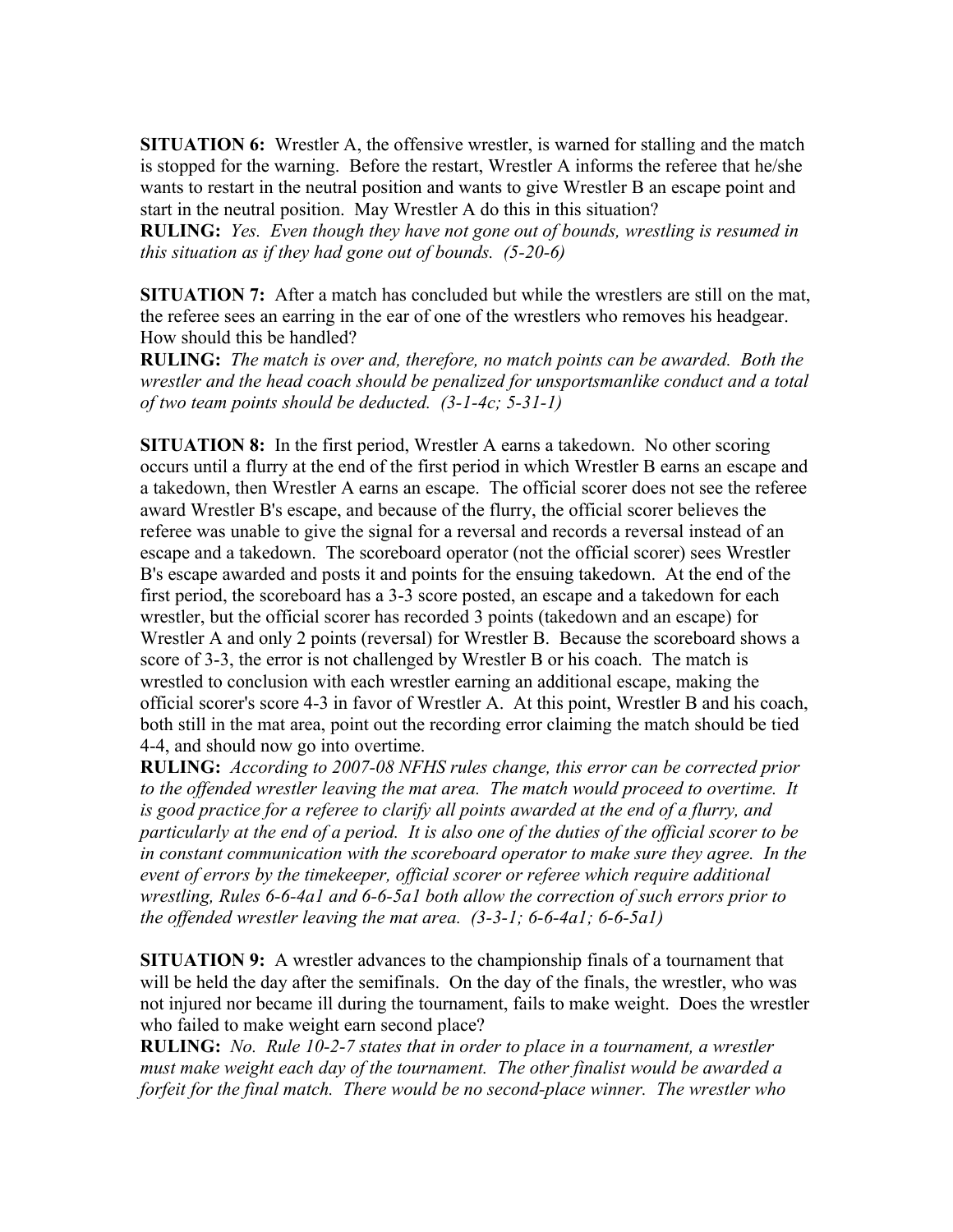*failed to make weight would lose all place points earned for his team. The wrestler who failed to make weight would retain advancement points as well as points earned for falls, forfeits, defaults, technical falls, disqualifications, decisions and major decisions for his team. (10-2-7)*

**SITUATION 10:** In a dual meet, Wrestler A, whose actual weight at the weigh-in was 129 pounds, properly reports to the scorer's table to compete in the 130-pound weight class. Wrestler B then properly reports to the scorer's table, at which time Wrestler A withdraws and thus Wrestler B is awarded a victory by disqualification in the 130-pound weight class. Wrestler A then again reports to the scorer's table as the competitor in the 135-pound weight class.

**RULING:** *Wrestler A is ineligible to compete in the 135-pound weight class even though his weigh-in weight qualifies him to compete at that class. Once a wrestler properly reports to the scorer's table and is then withdrawn, he/she is disqualified (Rule 5-8) from competition in the dual meet because "No wrestler shall represent the school in more than one weight class" (Rule 1-2-2). Wrestler A has already represented his school at the 130-pound weight class and then was disqualified by his withdrawal. (1-2-2; 5-8)*

**SITUATION 11:** Wrestler A takes a second injury time-out at the conclusion of the first period. Wrestler B is now given the choice at the start of both the second and third periods. During the second period, Wrestler B now takes a second injury time-out. Who has choice on the restart and does Wrestler B still get choice at the start of the third period?

**RULING:** *On the restart in the second period after Wrestler B has taken a second injury time-out, Wrestler A would now have choice of top, bottom or neutral position on the restart only. Also, Wrestler B would no longer have choice at the start of the third period because the second injury time-out has been used. Wrestler B could still have the option to start the third period if it was his/her choice because of the rotation determined by the pre-meet choice with the flip of the disk. COMMENT: If the second wrestler, during the course of the match, takes a second injury time-out, the choices in place for this wrestler should be disregarded. New choice(s) should be issued to the opponent based on the second injury time-out procedure. (1-2-6, 8-2-1)*

**SITUATION 12:** A match is still tied at the conclusion of the one-minute sudden victory period in overtime. The referee penalizes Wrestler A for unsportsmanlike conduct: (a) prior to the start of the first 30-second tiebreaker; (b) in between the conclusion of the first 30-second tiebreaker and the start of the second 30-second tiebreaker; or (c) after the conclusion of the second 30-second tiebreaker, but prior to the start of the ultimate tiebreaker.

**RULING:** *In (a) or (c), award the appropriate penalty points to Wrestler B and the match is over. In (b), award the appropriate penalty points to Wrestler B and continue with the second 30-second tiebreaker. (5-31-2; 6-7-1; 8-1-3; penalty chart)*

**SITUATION 13:** At the start of the second period, Wrestler A has choice and chooses the down position. Wrestler B then signals neutral position to the referee. The referee